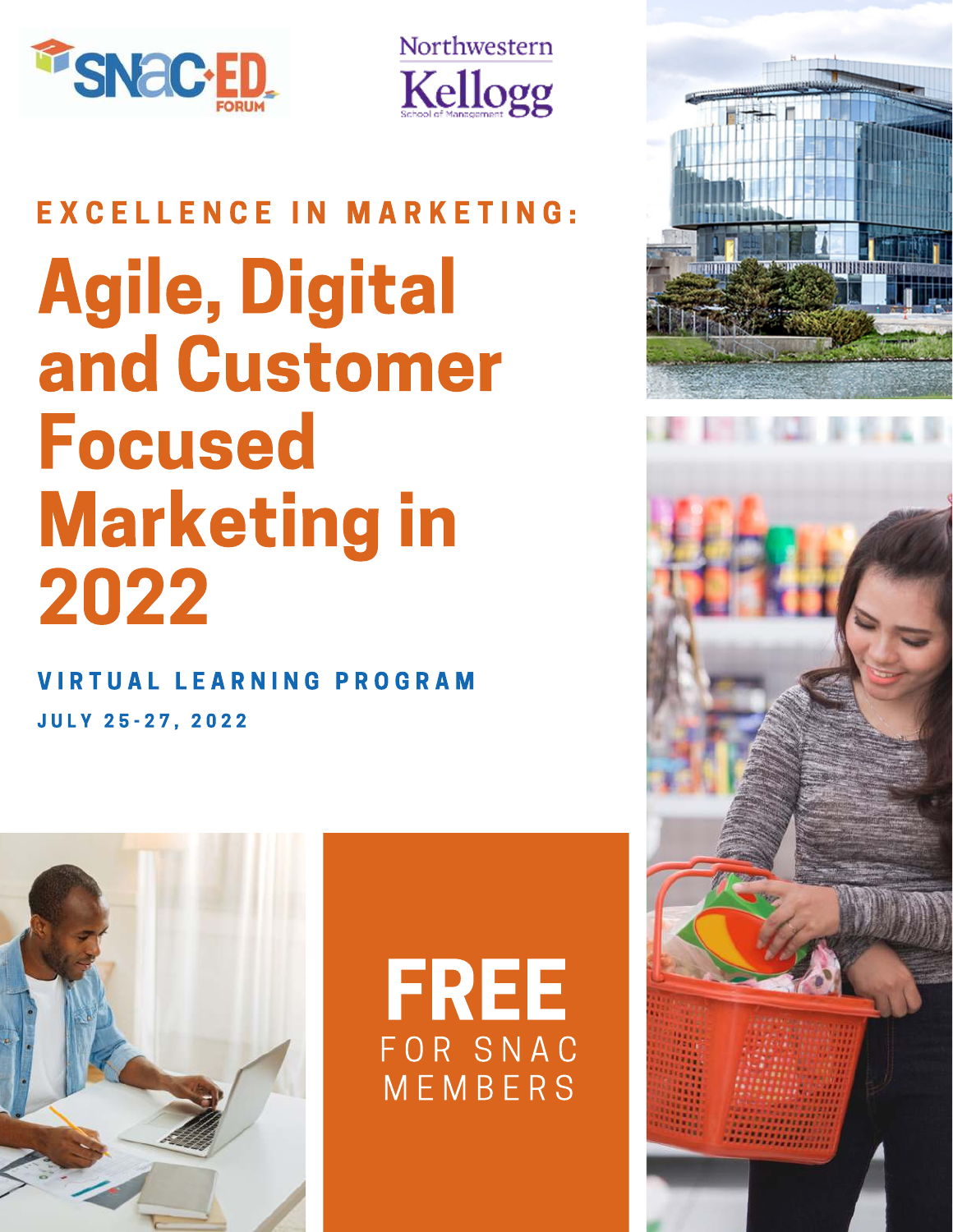# **Overview**

As part of SNAC's ongoing efforts to provide professional development opportunities to our members, we are pleased to once again partner with Kellogg School of Management at Northwestern University to bring you Elevating Marketing Excellence in Changing Times—a fully immersive, virtual program showcasing the next generation of marketing knowledge, skills and capabilities that will have the most impact on your organization's success. Based off attendee feedback, this year's program will focus on new perspectives of marketing, visual communication, and the power of prediction to drive business results. This program is FREE for SNAC members.

# **Who Should Attend?**

This program is designed exclusively for 50 SNAC Member company marketing and sales managers and directors who are inspired to elevate their skills to come out ahead in times of market disruption and change. This program will address three key areas:

- New Perspectives of Marketing
- Visual Communication
- The Power to Predict: Strengthening Your Insight Power

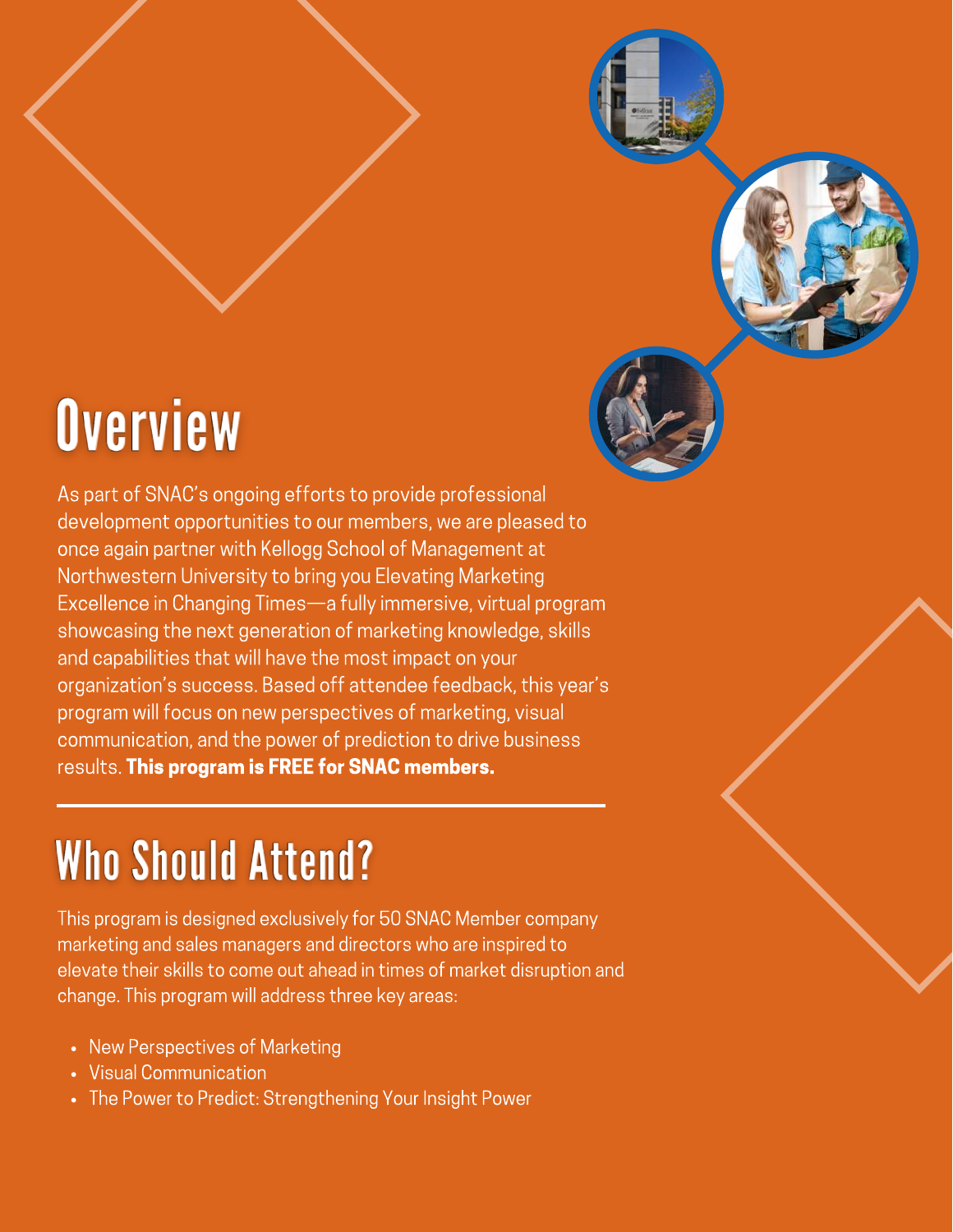



#### Gregory Carpenter

Gregory Carpenter focuses on understanding how firms thrive by succeeding with consumers. Based on award-winning research, his recent book, *Resurgence: The Four Stages of Market-Focused Reinvention* (Palgrave Macmillan, 2014), examines how firms that face serious challenges create a more customer-focused culture and renewed success. Appearing in leading academic journals, such as *Journal of Marketing*, his research has been recognized by the The American Marketing Association with the William F. O'Dell Award. Carpenter's past and current clients include Carnival Corporation, Dow Chemical, Federal Reserve Bank, Government of Mexico, PepsiCo, Pfizer, Unilever, and more.

Carpenter teaches an elective in the MBA program, Marketing Luxury, and he is the academic director of two Kellogg executive programs: Kellogg's Chief Marketing Officer Program, which helps prepare executives for the challenging role of CMO, and The Customer-Focused Organization. He also co-chairs the Marketing Leadership Summit, bringing thought leaders together each fall to explore the future of marketing.



## Kelly Cutler

Kelly Cutler is a lecturer and director of the Integrated Marketing Communications (IMC) Professional master's program. She is also the founder and CEO of her own digital strategy firm. Cutler brings more than 20 years of experience in digital marketing to Medill. Prior to founding her own company, she co-founded and led a Chicago-based search engine marketing firm for 11 years. Over the years, she has provided digital marketing and innovative solutions for companies including Johns Hopkins, NorthShore University HealthSystem, Hub international, the Los Angeles Film Festival, HelloWorld and Ryland Homes.

Cutler's classes offer students hands-on experience with researching, utilizing and measuring cutting-edge digital marketing strategies and tactics. Through her classes, students explore various case studies and experience the invaluable knowledge of prominent guest speakers in the expansive digital professional community, encompassing agency, client, adtech and measurement.



## Gina Fong

Gina Fong is a consumer anthropologist and the principal at Fong Insight, a marketing consulting firm based in Chicago, Illinois. She integrates creative problem solving, engaging storytelling, and analytical moderating to help her clients develop game-changing strategies for their business challenges. Gina brings the consumer to life within an organization, helping teams channel consumer insight to surprise and delight their audience across the entire consumer journey. She works with a variety of clients around the world, ranging from Fortune 500 companies to entrepreneurs, small business owners and start-ups.

Gina teaches, lectures and coaches in the US and internationally on the principles of consumer-centric marketing and is an Adjunct Lecturer at the Kellogg School of Management at Northwestern University.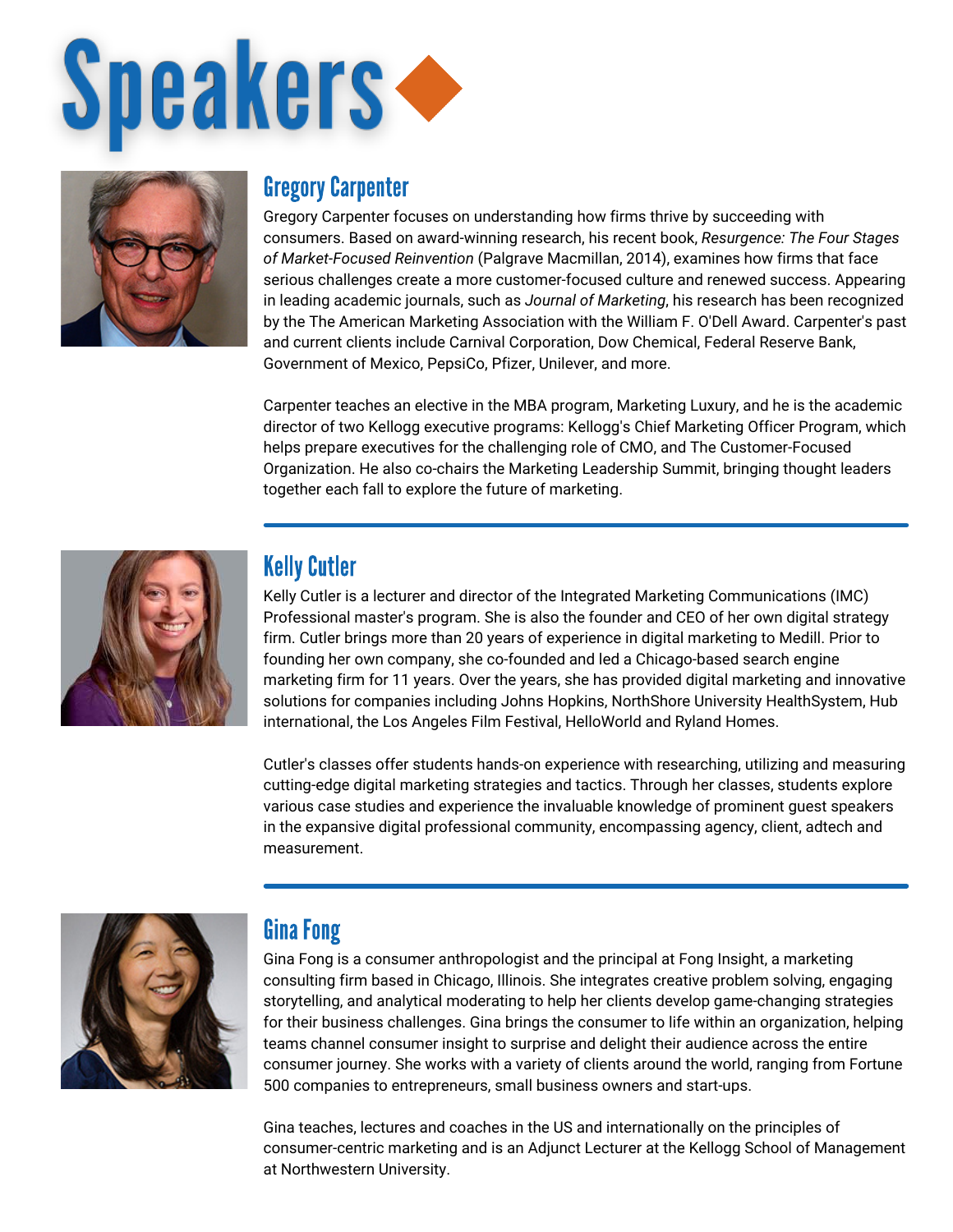# Schedule <

## Monday, July 25 | 12:30 - 4:30 PM ET

## SESSION 1

### New Perspectives of Marketing

#### Greg Carpenter

A foundation of marketing is that customers know what they want and choose rationally to obtain it. Mounting evidence suggests that customers are much less sophisticated and, at the same time, much more complex. This session will present an emerging view of customers and how it may challenge fundamental aspects of traditional marketing.

## Tuesday, July 26 | 1:00 - 4:30 PM ET



## SESSION 2

## Visual Communication

#### Kelly Cutler

Today's digital world is flooded with visual communication and marketers can benefit greatly from understanding how people perceive messages and the application of creative approaches. In this session we'll explore visual thinking, information design, and storytelling and apply this knowledge to create improved business communication including brand identity, presentations, advertisements, and data visualizations. Participants will leave with key concepts and tools for effective visual communication and meaningful storytelling through advertisements, presentations and more. (No designer experience required!)

## Wednesday, July 27 | 1:00 - 4:30 PM ET



## SESSION<sub>3</sub>

### The Power to Predict: Strengthening Your Insight Muscle

#### Gina Fong

This highly interactive, collaborative, and actionable session teaches participants how to distinguish insight from data and condense it in a way that can help marketers anticipate customers' actions and drive business results. Through a series of exercises and case studies participants will develop a framework for discerning and distilling insight in a way that creates a deeper understanding of their customers.